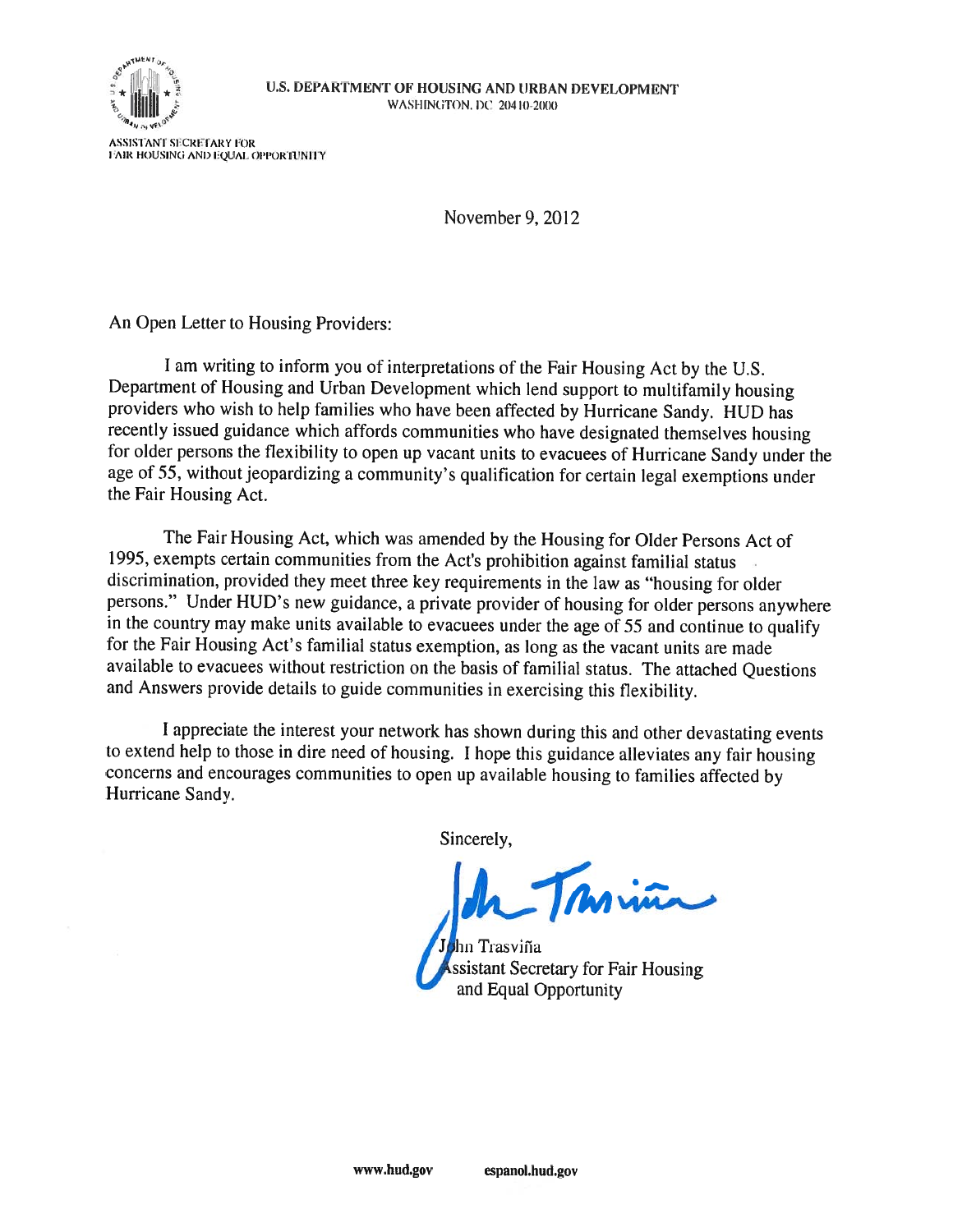# **Questions and Answers on Hurricane Sandy Evacuees in Housing for Older Persons**

# **Question l**

**May housing for older persons admit evacuees under the age of 55 and retain its exemption from the familial status provisions of the Fair Housing Act? If so, how will evacuees be counted for purposes of the exemption?** 

# Answer

Housing for older persons may admit evacuees under the age of 55 and retain its exemption from the familial status provisions of the Fair Housing Act. If housing for older persons admits evacuees without regard to familial status, the Department will consider the units where younger evacuees reside to be unoccupied units, and will exclude them from the count of occupied units, **80%** of which must be occupied by at least one person 55 or older.

Treating units occupied by evacuees as unoccupied units and excluding them from the 80% calculation is consistent with how other types of units are treated under the HOPA. Other units similarly excluded from the 80% calculation include: (1) unoccupied units; (2) units occupied by employees of the housing for older persons who are under the age of 55, and who provide substantial management and maintenance services to the housing for older persons; and (3) units occupied solely by persons who are necessary or essential to provide medical and/or health and nursing care services as a reasonable accommodation to residents.

### **Question 2**

# **Can housing for older persons decide that the only evacuees it will admit are those without children?**

### Answer

Yes, but if housing for older persons chooses to admit evacuees, but excludes evacuee families with children, the units where evacuees reside will be counted among the occupied units as other residents. Only if the housing for older persons admits evacuees without regard to familial status will the Department consider the units where younger evacuees reside to be unoccupied units.

### **Question 3**

# **Is housing for older persons required to admit evacuees that are under age 55?**

#### Answer

No. Housing for older persons may choose not to admit evacuees under age 55.

### **Question 4**

# **For the purposes of the "housing for older persons" exemption, who is an evacuee?**

#### Answer

Anyone who, at the time of Hurricane Sandy, lived in a county declared to be a disaster area and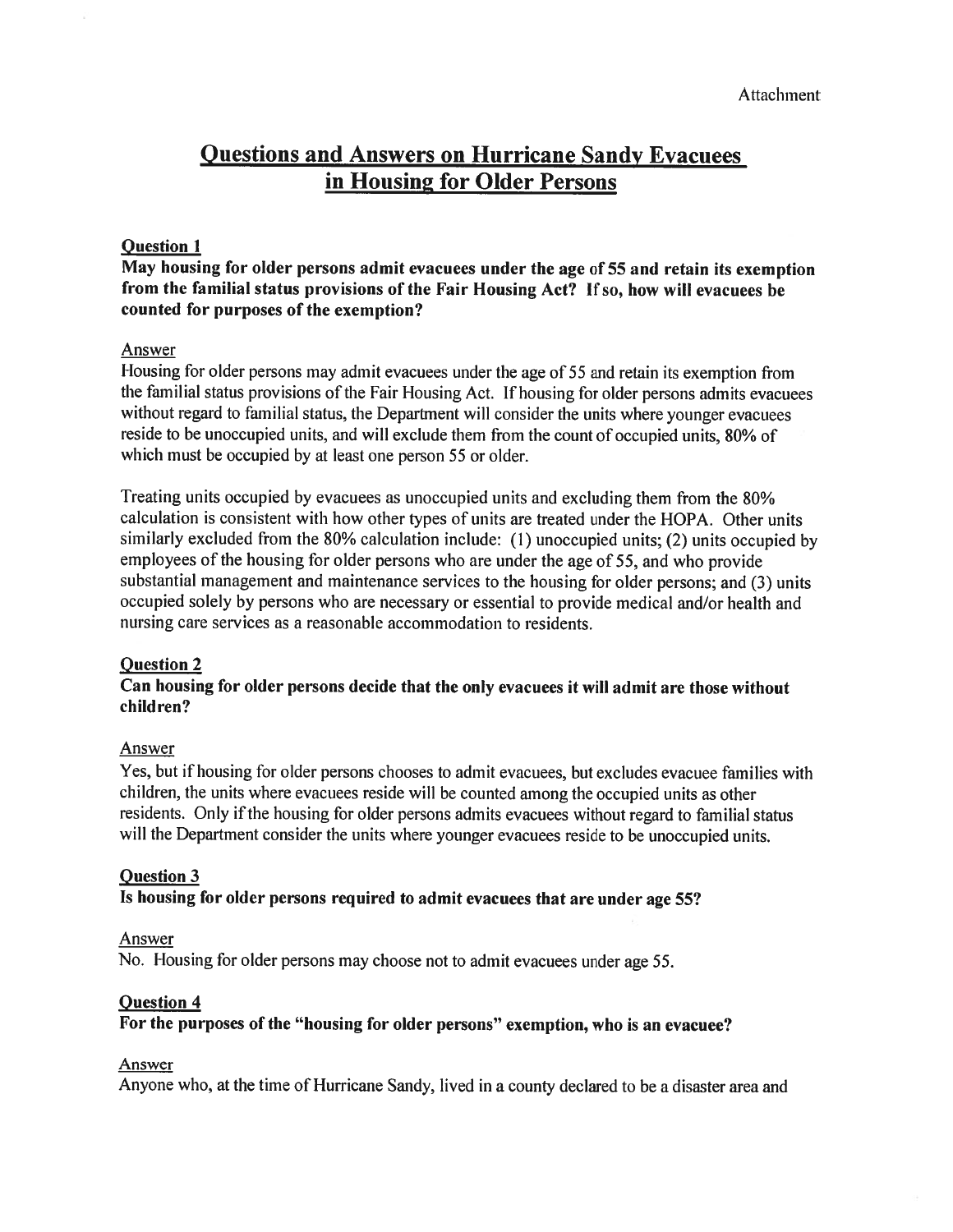designated for individual assistance from FEMA.

# **Question 5**

### **Does someone need to show proof of being an evacuee? If so, how?**

### Answer

The Department does not require that someone show proof of being an evacuee. In the event of an investigation of a complaint of discrimination under the Fair Housing Act, the Department will accept a self-certification or other evidence from housing for older persons that the evacuees formerly resided in one of the affected counties.

### **Question 6**

# **How long can housing for older persons admit and house younger evacuees?**

### Answer

Housing for older persons may choose to impose a time limit on admitting and housing younger evacuees. However, the Department would encourage housing for older persons to admit and house evacuees for as long as there is a need.

### **Question 7**

# **May housing for older persons impose different terms and conditions of residency on families with children who reside there?**

#### Answer

Yes. Housing for older persons is exempt from the Fair Housing Act's prohibition against discrimination on the basis of familial status. Housing for older persons may restrict families with children from benefits of the facility or otherwise treat family households differently than senior households, including use of a swimming pool or clubhouse, as long as those actions do not violate state or local law. However, housing for older persons is not exempt from the provisions of the Fair Housing Act that prohibit discriminating against any resident or potential resident on the basis of race, color, religion, national origin, sex, or disability.

However, housing for older persons is not required to impose different terms and conditions on families with children. The Department strongly encourages housing for older persons to exercise sensitivity and compassion when deciding whether to impose different terms and conditions on families with children that reside there.

#### **Question 8**

# **Can housing for older persons ask an evacuee to move in order to make space for an individual 55 or older without violating the Fair Housing Act?**

#### Answer

Yes. While the exemption from the familial status provisions of the Fair Housing Act would not prohibit housing for older persons from asking an evacuee to move, other governing authorities such as state or local landlord-tenant laws may apply. Housing for older persons is still prohibited under the Fair Housing Act from discriminating against evacuees on the basis of race, color,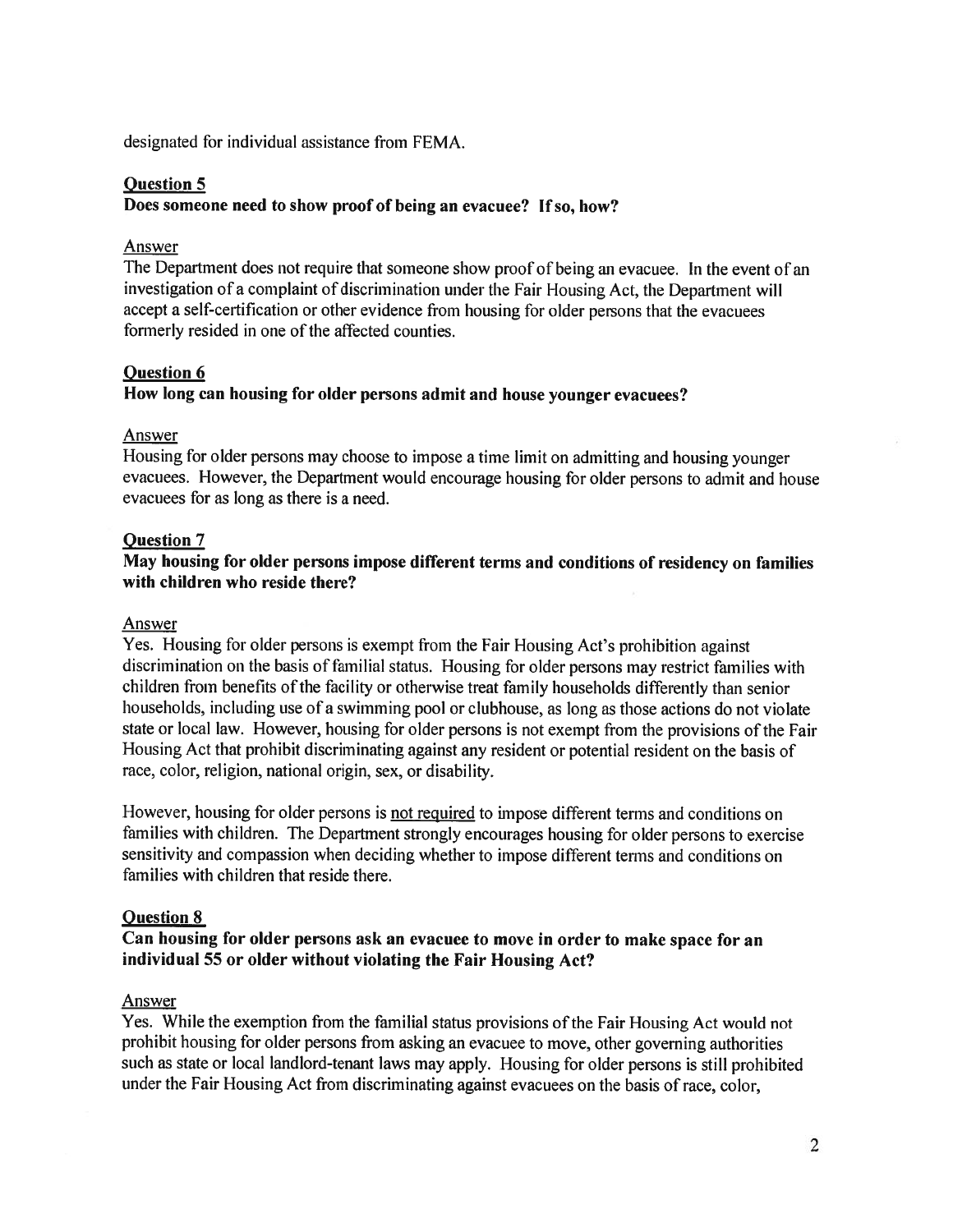religion, national origin, sex, or disability.

# **Question 9**

# **Can housing for older persons advertise that it is accepting evacuees under age 55 without losing its exemption?**

# Answer

Yes. Housing for older persons may choose to advertise through a website, newsletter or other means that it will accept evacuees under age 55, as long as the advertisements comply with the Fair Housing Act's non-discrimination requirements and the advertisements indicate that the community is housing for older persons.

# **Question 10**

**Is housing for older persons required to advertise that it will accept evacuees under age 55?** 

### Answer

No. A housing community or facility may choose to advertise that it will accept evacuees under age 55, but is not required to advertise.

# **Question 11**

# **If more evacuees are interested in living at housing for older persons than there are vacancies, how should the housing community or facility decide which evacuees get housing?**

### Answer

Housing for older persons choosing to admit evacuees should apply consistent, nondiscriminatory procedures. For example, housing for older persons may choose to create a wait list for evacuees searching for housing, if it is administered without regard to race, color, religion, sex, national origin, and disability. As explained in Question 2, only if the housing for older persons admits evacuees without regard to familial status will the Department consider the units where younger evacuees reside to be unoccupied units.

### **Question 12**

# **Is housing for older persons required to provide evacuees with special financial considerations in the sale or rental of its units?**

### Answer

No. Housing for older persons may require evacuees to meet the same qualifications for the sale or rental of units as non-evacuee tenants or owners.

### **Question 13**

# **How will the Department treat a complaint filed by an evacuee against housing for older persons, alleging familial status discrimination in violation of the Fair Housing Act?**

### Answer

The Department will conduct a limited complaint inquiry to determine if the housing community or